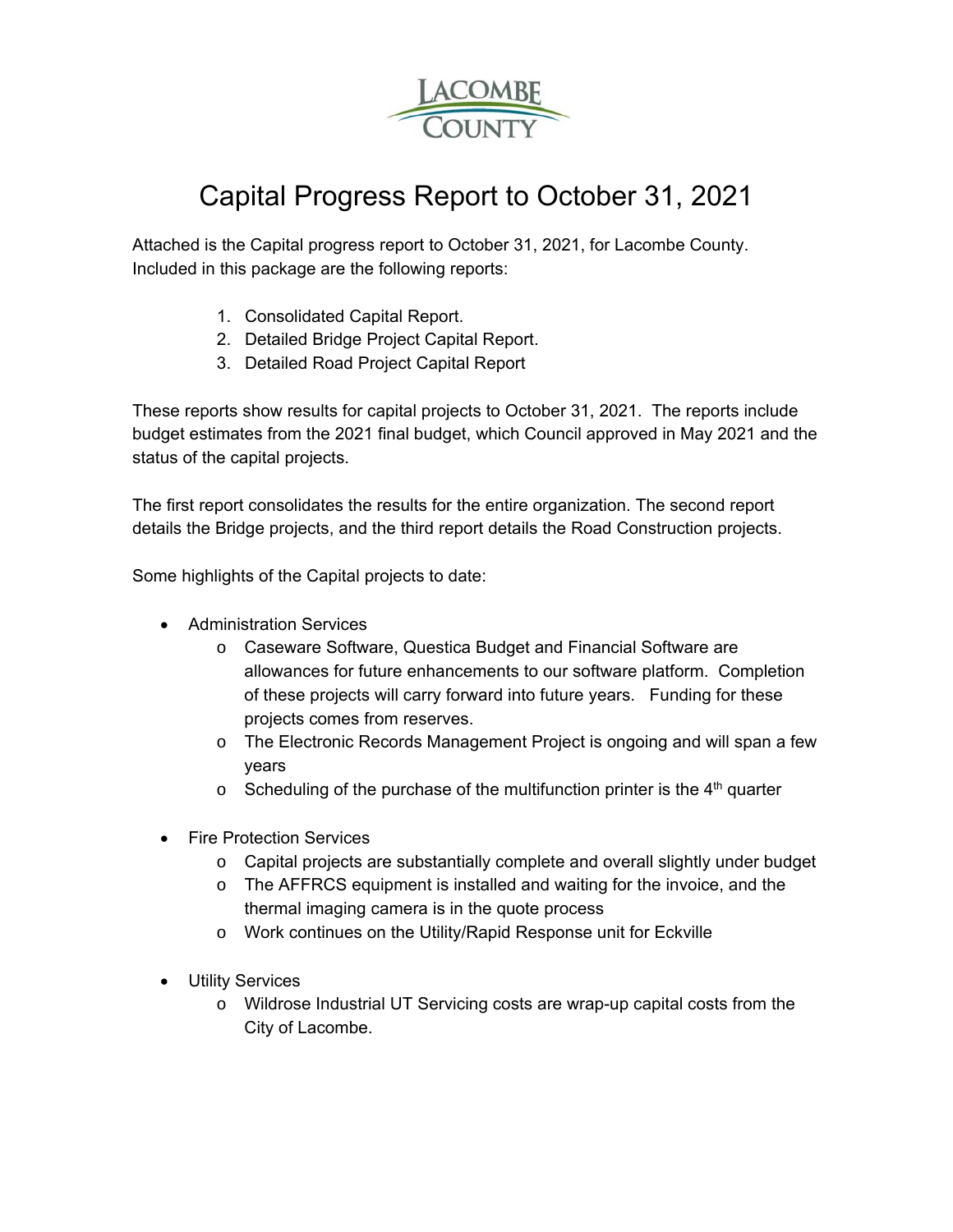

- Operations
	- o Most of the capital equipment purchases are complete for 2021.
	- o The winch/gravel truck (OP-8) and the gravel truck (OP-9) came in over budget as a result of higher than anticipated man-hours to rig up the units
	- o The service truck is onsite and work is occurring to put the truck in service
	- o Bridge construction projects commenced in July. Construction payments will continue through to December.
	- o Gravel Road Construction are complete. Construction on Township Road 40-2 and C&E Trail was advanced to 2021, originally scheduled in 2022. There is some fencing and reclamation work to complete on some projects.
	- o The paving projects are complete. Waiting for final invoices to process.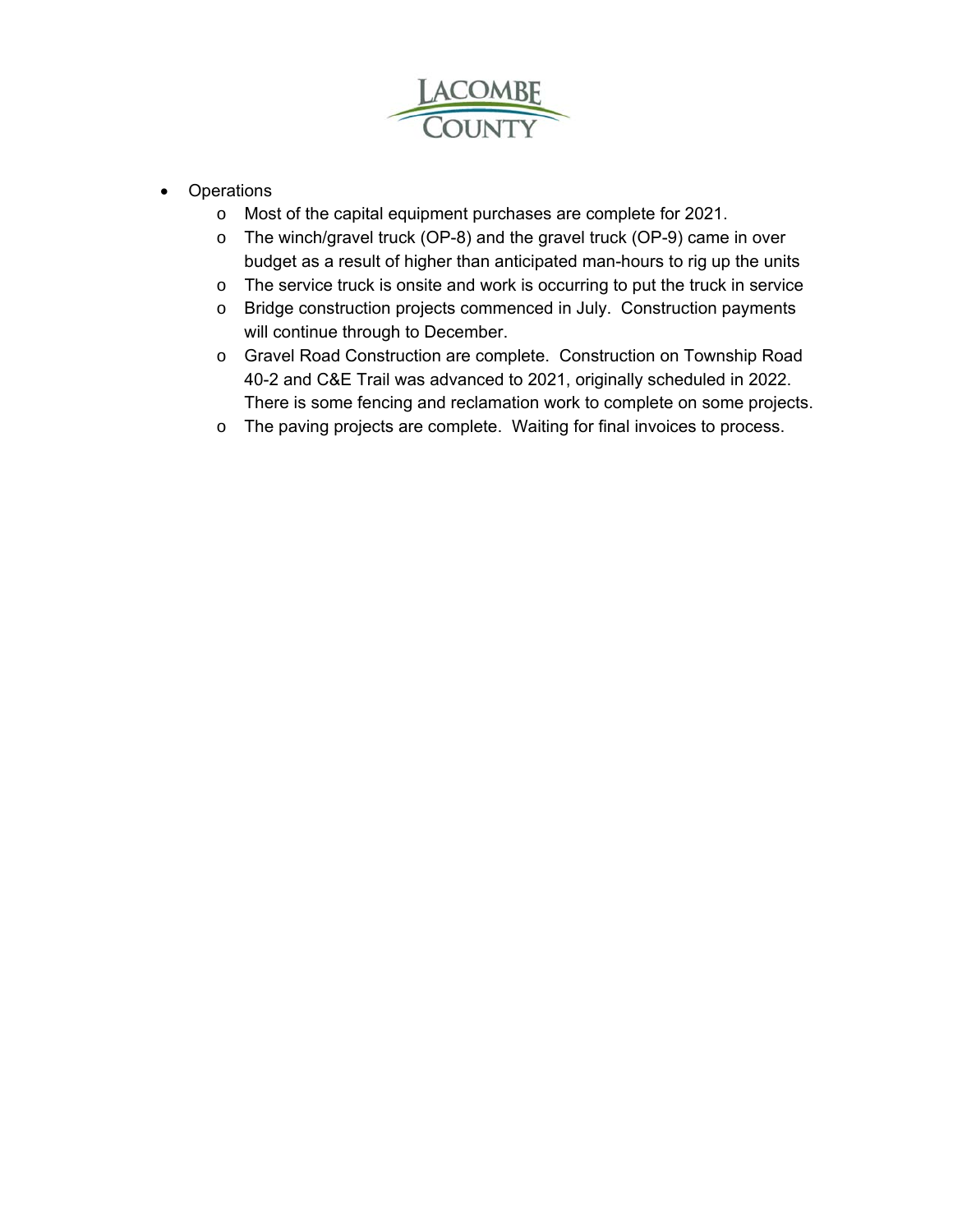

## **CONSOLIDATED CAPITAL REPORT**

### **At October 31 2021**

|                                              |                    |                                     |                | <b>Remaining Remaining</b><br><b>Budget</b> | <b>Budget</b> |
|----------------------------------------------|--------------------|-------------------------------------|----------------|---------------------------------------------|---------------|
| Item # Description                           | <b>Status</b>      | <b>Budget</b>                       | Actual         | \$                                          | $\%$          |
|                                              |                    |                                     |                |                                             |               |
| <b>ADMINISTRATIVE SERVICES</b>               |                    |                                     |                |                                             |               |
| AD-1 Caseware Software                       | Started            | 12,500                              | 1,980          | 10,520                                      | 84.16%        |
| AD-2 Audio/Visual Equipment                  | Completed          | 35,100                              | 51,659         | (16, 559)                                   | $-47.18%$     |
| AD-3 Boiler                                  | Prior Year Budget  | $\blacksquare$                      | 3,406          | (3,406)                                     | $-100.00\%$   |
| AD-4 Server                                  | Started            | 10,000                              | 8,369          | 1,631                                       | 16.31%        |
| AD-5 Multifunction Printer                   | <b>Not Started</b> | 15,000                              | $\blacksquare$ | 15,000                                      | 100.00%       |
| AD-6 Questica Budget                         | Prior Year Budget  | 20,000                              | $\blacksquare$ | 20,000                                      | 100.00%       |
| AD-7 Records Management Project - Electronic | Prior Year Budget  | 211,520                             | 7,164          | 204,356                                     | 96.61%        |
| AD-8 Financial Software                      | Prior Year Budget  | 33,980                              |                | 33,980                                      | 100.00%       |
| <b>Sub-Total</b>                             |                    | 338,100                             | 72,578         | 265,522                                     | 78.53%        |
| <b>FIRE PROTECTION SERVICES</b>              |                    |                                     |                |                                             |               |
| F-1 Bentley - SCBA                           | Completed          | 87,000                              | 70,352         | 16,648                                      | 19.14%        |
| F-2 Bentley - Imaging Camera                 | Not Started        | 6,000                               | $\mathbf{r}$   | 6,000                                       | 100.00%       |
| F-3 Bentley - Training Prop                  | Completed          | 6,800                               | 6,995          | (195)                                       | $-2.87%$      |
| F-4 Clive - Hotsy                            | Completed          | 5,040                               | 5,046          | (6)                                         | $-0.11%$      |
| F-5 Eckville - Wildland Skid                 | Completed          | 18,000                              | 12,683         | 5,317                                       | 29.54%        |
| F-6 Eckville - Trailer                       | Completed          | 6,000                               | 5,008          | 992                                         | 16.53%        |
| F-7 Eckville - Side by Side                  | Completed          | 31,000                              | 29,950         | 1,050                                       | 3.39%         |
| F-8 Eckville - Training Mannequin            | Completed          | 5,000                               | 4,760          | 240                                         | 4.80%         |
| F-9 Eckville-Utility/Rapid Response          | Started            | 175,000                             | 117,223        | 57,777                                      | 33.02%        |
| F-10 AFRRCS - Vehicle Mobile                 | <b>Not Started</b> | 18,000                              |                | 18,000                                      | 100.00%       |
| <b>Sub-Total</b>                             |                    | 357,840                             | 252,017        | 105,823                                     | 29.57%        |
|                                              |                    |                                     |                |                                             |               |
| <b>RECREATION SERVICES</b>                   |                    |                                     |                |                                             |               |
| R-1 Soper Bathroom House                     | Cancelled          | 118,280<br>$\overline{\phantom{a}}$ | $\blacksquare$ | 118,280                                     | 100.00%       |
| <b>Sub-Total</b>                             |                    | 118,280                             |                | 118,281                                     | 100.00%       |
| <b>UTILITY SERVICES</b>                      |                    |                                     |                |                                             |               |
| UT-1 Sunbreaker Cove Wastewater              | Started            | 750,000                             | 214,549        | 535,451                                     | 71.39%        |
| UT-2 Utility Meter Reader                    | Prior Year Budget  |                                     | 5,488          | (5,488)                                     | $-100.00\%$   |
| UT-3 Wildrose Industrial UT Servicing        | Prior Year Budget  |                                     | 122,713        | (122, 713)                                  | $-100.00\%$   |
| UT-4 Generator Mirror Pumphouse              | Prior Year Budget  |                                     | 51,000         | (51,000)                                    | $-100.00\%$   |
| Sub-Total                                    |                    | 750,000                             | 393,749        | 356,251                                     | 47.50%        |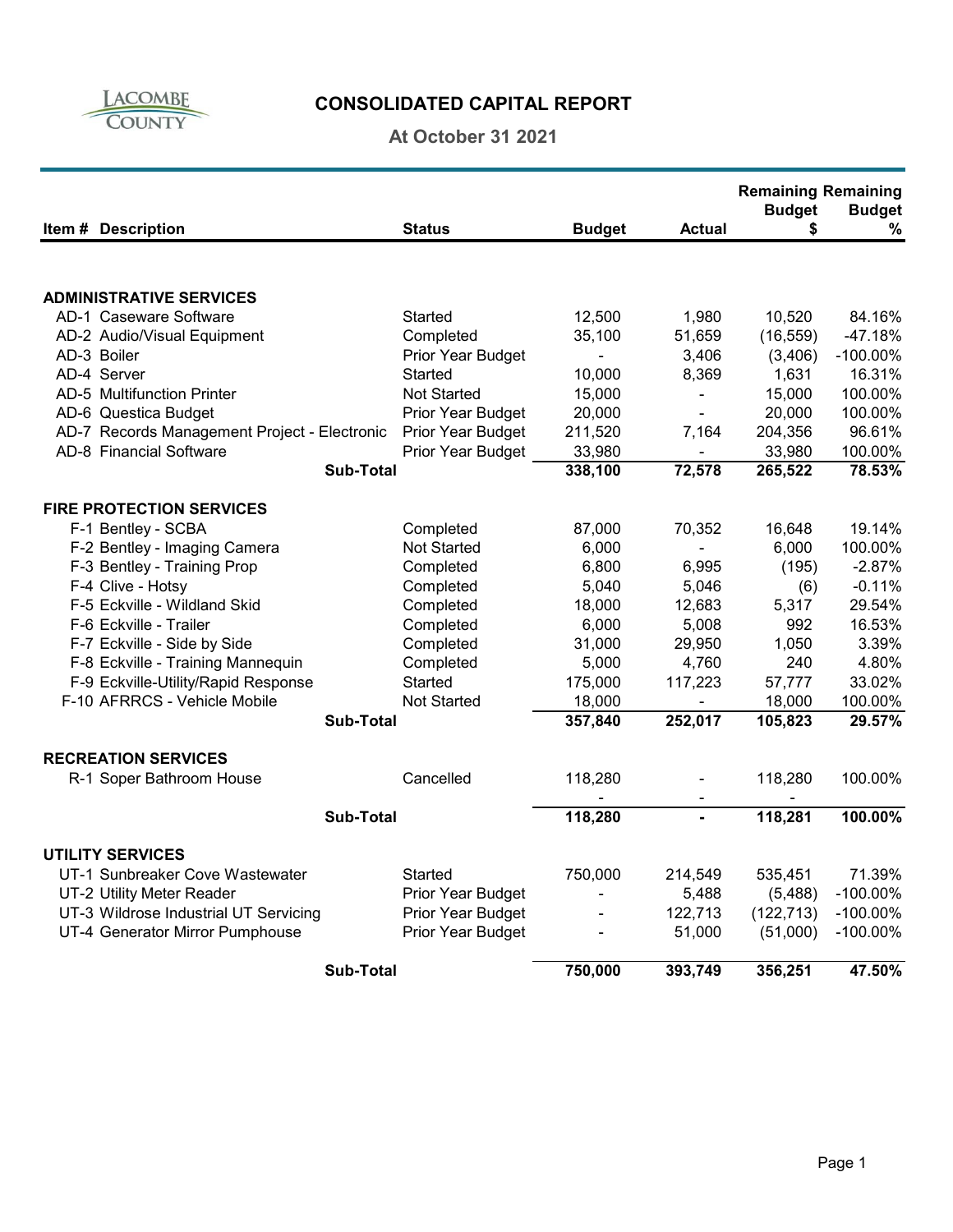

## **CONSOLIDATED CAPITAL REPORT**

#### **At October 31 2021**

|                                        |                  |               |                | <b>Remaining Remaining</b> |               |
|----------------------------------------|------------------|---------------|----------------|----------------------------|---------------|
|                                        |                  |               |                | <b>Budget</b>              | <b>Budget</b> |
| Item # Description                     | <b>Status</b>    | <b>Budget</b> | <b>Actual</b>  | \$                         | %             |
| <b>OPERATIONS</b>                      |                  |               |                |                            |               |
| OP-1 590 Backhoe                       | Completed        | 185,000       | 167,718        | 17,282                     | 9.34%         |
| OP-2 1435 Mower                        | Completed        | 30,000        | 23,710         | 6,290                      | 20.97%        |
| OP-3 1435 Mower                        | Completed        | 30,000        | 23,710         | 6,290                      | 20.97%        |
| OP-4 1565 Mower                        | Completed        | 30,000        | 23,710         | 6,290                      | 20.97%        |
| OP-5 Rock Rake                         | Completed        | 28,000        | 28,006         | (6)                        | $-0.02%$      |
| OP-6 T-595 Tracked Skid Steer          | Completed        | 70,000        | 72,349         | (2, 349)                   | $-3.36%$      |
| OP-7 A770 Skid Steer                   | Completed        | 75,000        | 63,203         | 11,797                     | 15.73%        |
| OP-8 Winch/Gravel Truck                | Completed        | 210,000       | 241,070        | (31,070)                   | $-14.80%$     |
| OP-9 Gravel Truck                      | Completed        | 235,000       | 244,964        | (9,964)                    | $-4.24%$      |
| OP-10 1500 4x4 Truck                   | Completed        | 45,000        | 42,886         | 2,114                      | 4.70%         |
| OP-11 1500 4x4 Truck                   | Completed        | 45,000        | 43,171         | 1,829                      | 4.07%         |
| OP-12 5500 Service Truck               | Started          | 210,000       | $\blacksquare$ | 210,000                    | 100.00%       |
| OP-13 Heavy Duty Equipment Scanner     | Started          | 13,000        | 3,209          | 9,791                      | 75.31%        |
| OP-14 One Way Plow                     | Completed        | 15,000        | 14,232         | 768                        | 5.12%         |
| OP-15 One Way Plow                     | Completed        | 15,000        | 13,776         | 1,224                      | 8.16%         |
| OP-16 One Way Plow                     | Completed        | 15,000        | 14,028         | 972                        | 6.48%         |
| OP-17 Solar Project                    | Completed        | 155,000       | 167,377        | (12, 377)                  | $-7.99%$      |
| OP-18 Land Acquisition - Roads         | Started          | 66,000        | 5,980          | 60,020                     | 90.94%        |
| <b>Engineered Structures - Roads</b>   | Started          | 12,565,310    | 7,163,535      | 5,401,775                  | 42.99%        |
| <b>Engineered Structures - Bridges</b> | Started          | 4,379,900     | 1,752,504      | 2,627,396                  | 59.99%        |
|                                        |                  |               |                |                            |               |
|                                        | <b>Sub-Total</b> | 18,417,210    | 10,109,139     | 8,308,071                  | 45.11%        |
| <b>TOTAL CAPITAL</b>                   |                  | 19,981,430    | 10,827,483     | 9,153,948                  | 45.81%        |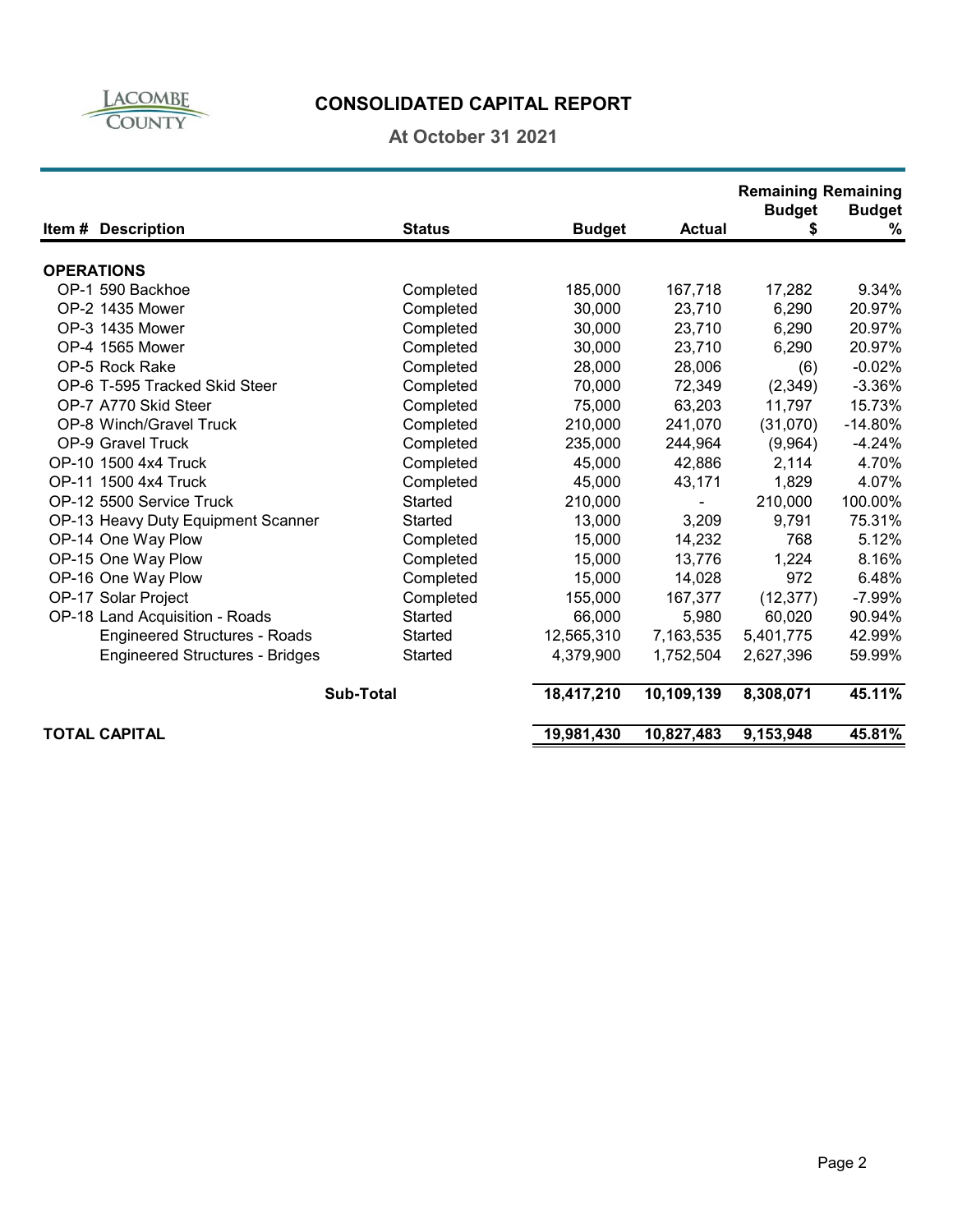

### **CAPITAL REPORT BRIDGE PROJECTS**

### **At October 31 2021**

| <b>Item # Description</b> |                              | <b>Status</b> | <b>Budget</b> | <b>Actual</b> | Remaining<br><b>Budget</b><br>\$ | Remaining<br><b>Budget</b><br>% |
|---------------------------|------------------------------|---------------|---------------|---------------|----------------------------------|---------------------------------|
|                           |                              |               |               |               |                                  |                                 |
| <b>BRIDGE PROJECTS</b>    |                              |               |               |               |                                  |                                 |
| BR-1 B00214               |                              | Started       | 384,100       | 70,487        | 313,613                          | 81.65%                          |
| BR-2 B01413               |                              | Started       | 30.000        | 8,785         | 21,215                           | 70.72%                          |
| BR-3 B01436               |                              | Started       | 928,800       | 237,126       | 691.674                          | 74.47%                          |
| BR-4 B01477               |                              | Started       | 330,000       | 28,279        | 301,721                          | 91.43%                          |
| BR-5 B07846               |                              | Started       | 30,000        | 7,710         | 22.290                           | 74.30%                          |
| BR-6 B07937               |                              | Started       | 30,000        | 7,456         | 22,544                           | 75.15%                          |
| BR-7 B09405               |                              | Started       | 1,500,000     | 892,665       | 607.335                          | 40.49%                          |
| BR-8 B09495               |                              | Completed     | 15,000        | 15,000        |                                  | $0.00\%$                        |
| BR-9 B13454               |                              | Started       | 1,074,000     | 462,922       | 611.078                          | 56.90%                          |
| BR-10 B13455              |                              | Started       | 28,000        | 15.881        | 12.119                           | 43.28%                          |
| BR-11 B72595              |                              | Started       | 30,000        | 6,194         | 23.806                           | 79.35%                          |
|                           | <b>Total Bridge Projects</b> |               | 4,379,900     | 1,752,504     | 2,627,396                        | 59.99%                          |